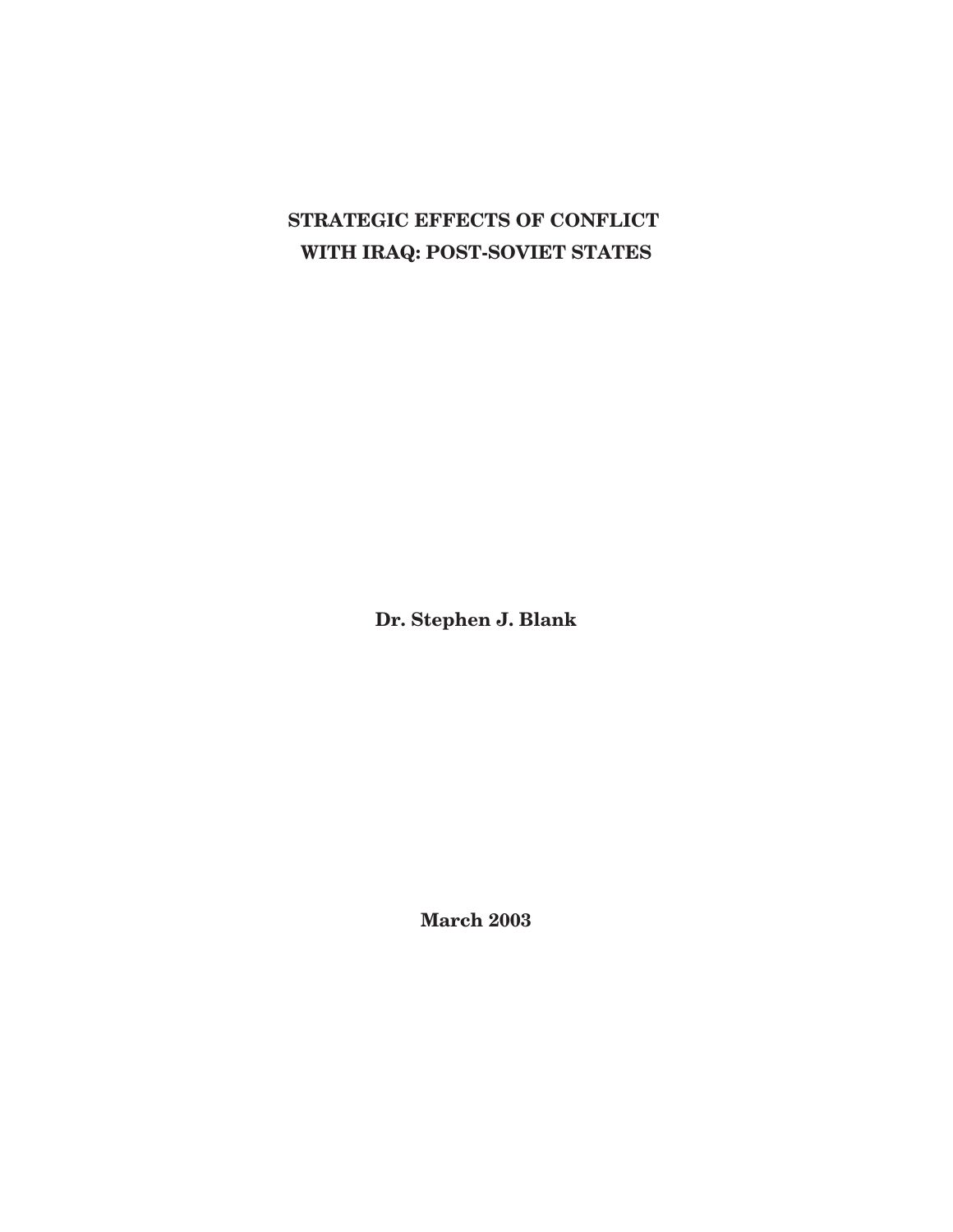#### **\*\*\*\*\***

The views expressed in this report are those of the author and do not necessarily reflect the official policy or position of the Department of the Army, the Department of Defense, or the U.S. Government. This report is cleared for public release; distribution is unlimited.

#### **\*\*\*\*\***

Comments pertaining to this report are invited and should be forwarded to: Director, Strategic Studies Institute, U.S. Army War College, 122 Forbes Ave., Carlisle, PA 17013-5244. Copies of this report may be obtained from the Publications Office by calling (717) 245-4133, FAX (717) 245-3820, or by e-mail at *Rita.Rummel@carlisle.army.mil*

#### **\*\*\*\*\***

Most 1993, 1994, and all later Strategic Studies Institute (SSI) monographs are available on the SSI Homepage for electronic dissemination. SSI's Homepage address is: *http://www.carlisle.army. mil/ssi/index.html*

#### **\*\*\*\*\***

The Strategic Studies Institute publishes a monthly e-mail newsletter to update the national security community on the research of our analysts, recent and forthcoming publications, and upcoming conferences sponsored by the Institute. Each newsletter also provides a strategic commentary by one of our research analysts. If you are interested in receiving this newsletter, please let us know by e-mail at *outreach@carlisle.army.mil* or by calling (717) 245-3133.

ISBN 1-58487-116-4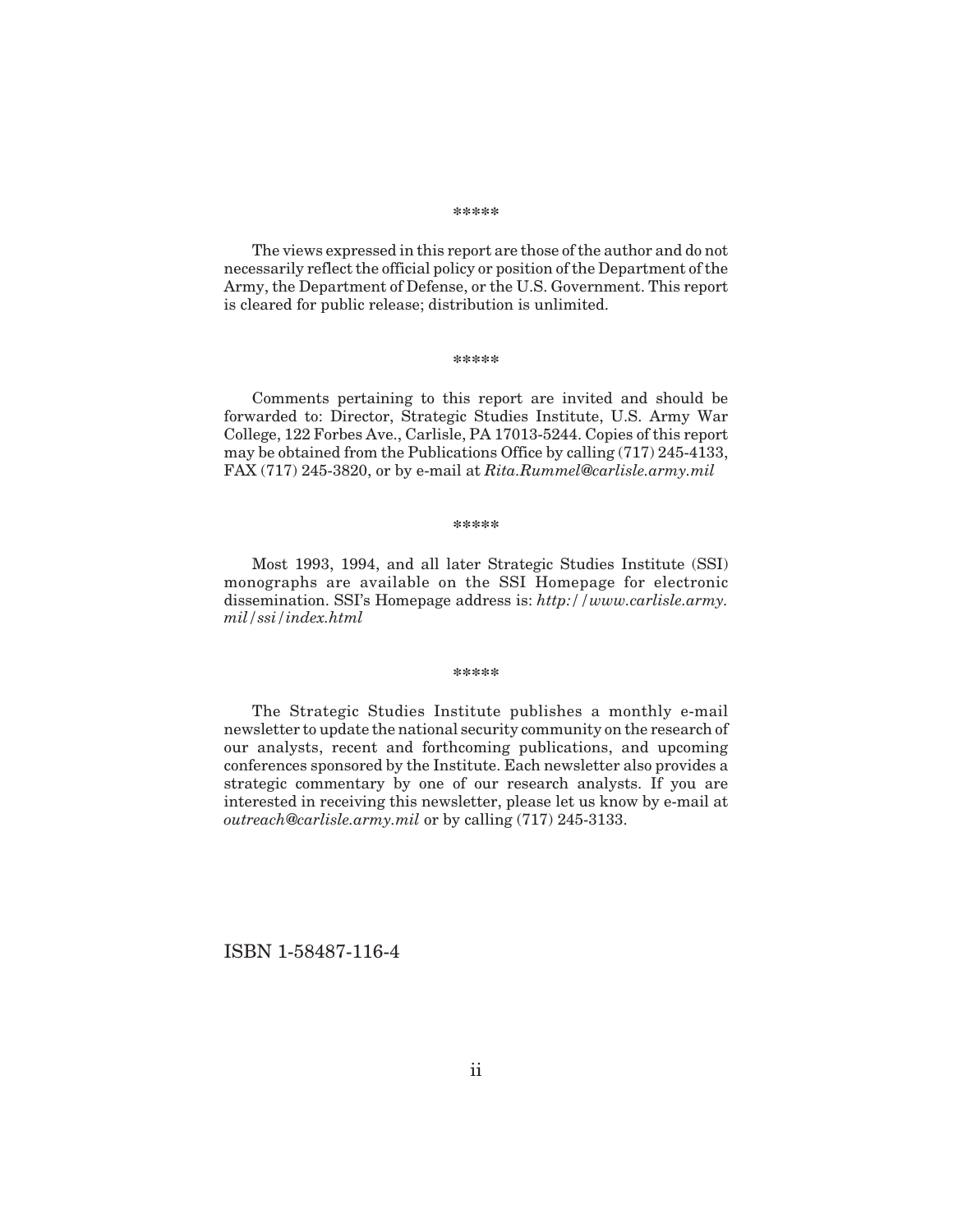### **FOREWORD**

War with Iraq will signal the beginning of a new era in American national security policy and alter strategic balances and relationships around the world. The specific effects of the war, though, will vary from region to region. In some, America's position will be strengthened. In others, it may degrade without serious and sustained efforts.

To assess this dynamic, the Strategic Studies Institute (SSI) has developed a special series of monographs entitled *Strategic Effects of Conflict with Iraq*. In each, the author has been asked to analyze four issues: the position that key states in their region are taking on U.S. military action against Iraq; the role of America in the region after the war with Iraq; the nature of security partnerships in the region after the war with Iraq; and the effect that war with Iraq will have on the war on terrorism in the region.

This monograph is one of the special series. SSI is pleased to offer it to assist the Department of Army and Department of Defense in crafting the most effective strategy possible for dealing with the many consequences of war with Iraq.

> DOUGLAS C. LOVELACE, JR. Director Strategic Studies Institute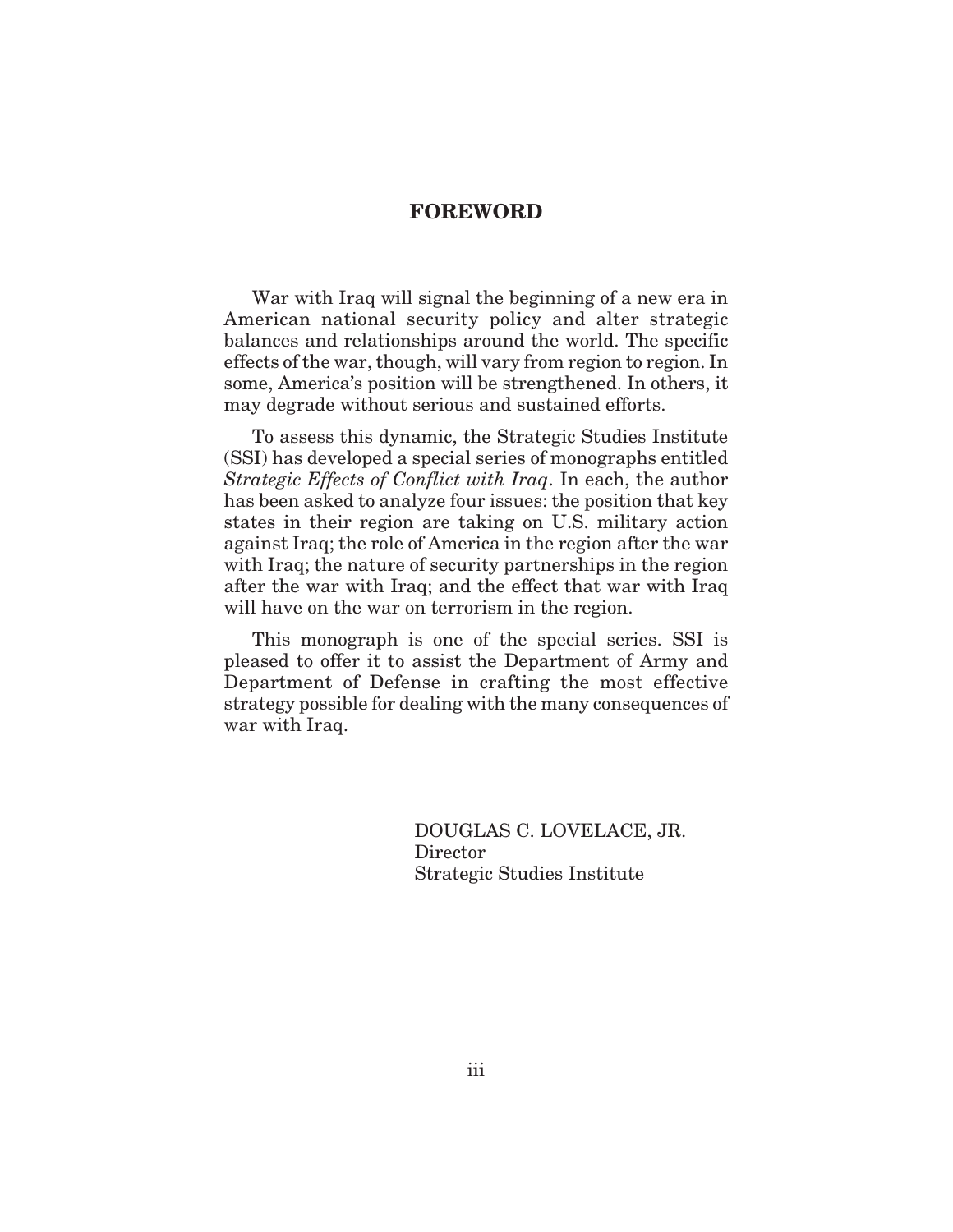# **BIOGRAPHICAL SKETCH OF THE AUTHOR**

STEPHEN J. BLANK has served as the Strategic Studies Institute's expert on the Soviet bloc and the post-Soviet world since 1989. Prior to that he was Associate Professor of Soviet Studies at the Center for Aerospace Doctrine, Research, and Education, Maxwell Air Force Base, and taught at the University of Texas, San Antonio, and at the University of California, Riverside. Dr. Blank is the editor of *Imperial Decline: Russia's Changing Position in Asi*a, coeditor of *Soviet Military and the Future,* and author of *The Sorcerer as Apprentice: Stalin's Commissariat of Nationalities, 1917-1924.* He has also written many articles and conference papers on Russian, the Commonwealth of Independent States, and Eastern European security issues. Dr. Blank's current research deals with weapons proliferation and the revolution in military affairs, and energy and security in Eurasia. His most recent SSI publications include "The Foundations of Russian Strategic Power and Capabilities," in *Beyond Nunn-Lugar: Curbing the Next Wave of Weapons Proliferation Threats from Russia*, edited by Henry D. Sokolski and Thomas Riisager, April 2002, and *The Transatlantic Security Agenda: A Conference Report and Analysi*s, December 2001. Dr. Blank holds a B.A. in History from the University of Pennsylvania, and a M.A. and Ph.D. in History from the University of Chicago.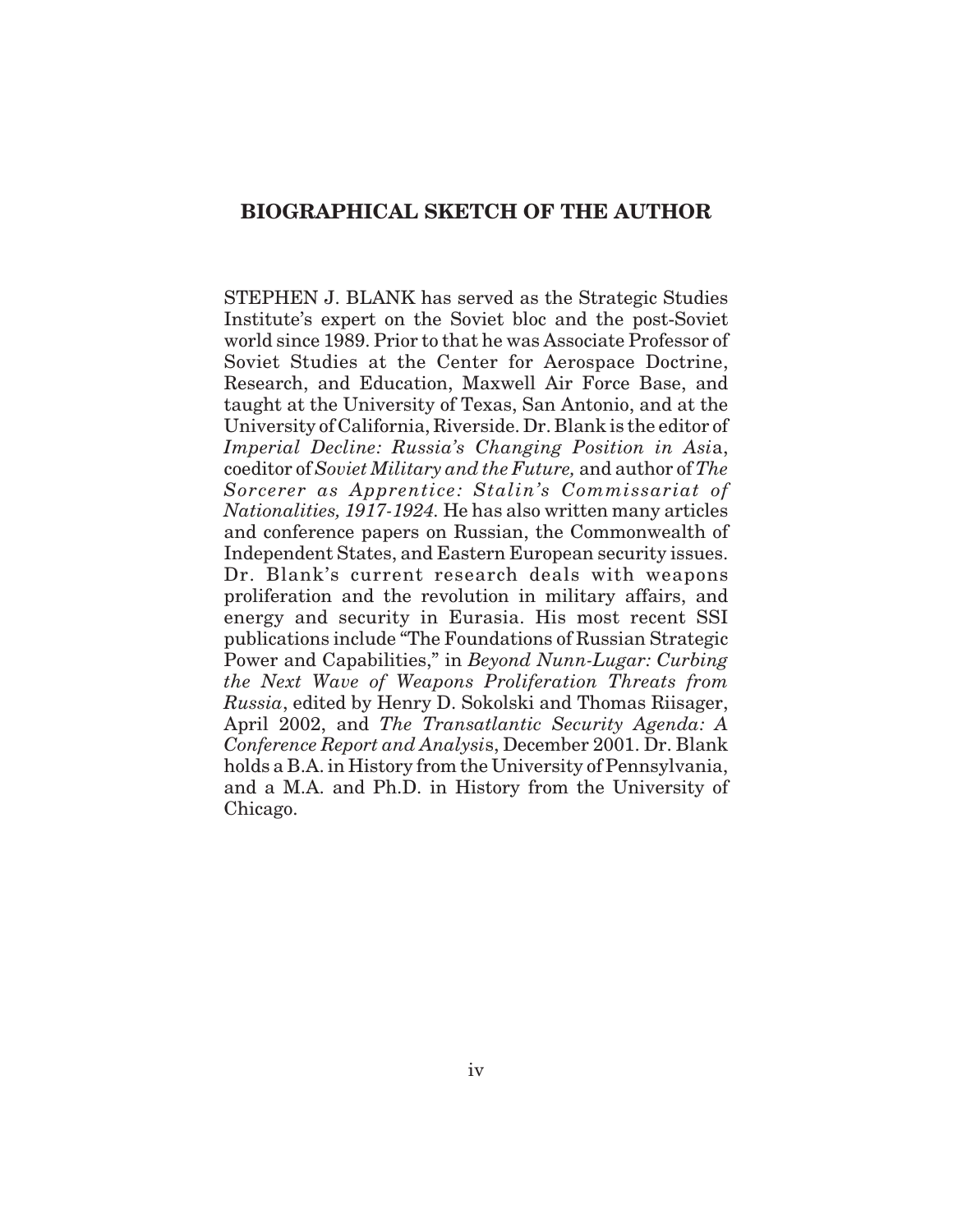# **STRATEGIC EFFECTS OF CONFLICT WITH IRAQ: POST-SOVIET STATES**

# **Conclusions:**

A short war with rapid decisive victory minimizes future risks connected with Iraq to our force stationed in the former Soviet Union. However, it does not eliminate existing threats or allow for reduction in force unless we prosecute the war in Afghanistan much more intensively and accelerate the rebuilding of that state.

No feasible scenario allows for immediate reduction of troops in the Transcaucasus or Central Asia, but many conceivable scenarios of a war gone wrong in Iraq could lead to the need to send more forces into these theaters.

An American-led war with Iraq will affect the international state system profoundly, particularly the potentially volatile set of regions that comprise the Former Soviet Union (FSU). Because the war with Iraq is not directly related to prevailing security conditions in the FSU, we can make the following predictions with reasonable certainty. Some, if not all, currently existing strategic factors in the FSU will continue, whether or not the United States goes to war with Iraq, and whether or not the war is short or long, conventional or one that witnesses the use of weapons of mass destruction (WMD) and other forms of unconventional warfare. They also will require the continuing presence of U.S. forces at the level of their current deployments there. While the trigger for more violence in the FSU is not directly connected to Iraq or the Gulf, the possibility of serious military repercussions does exist, but they would have to be triggered initially from outside and then evoke a major reaction within the FSU.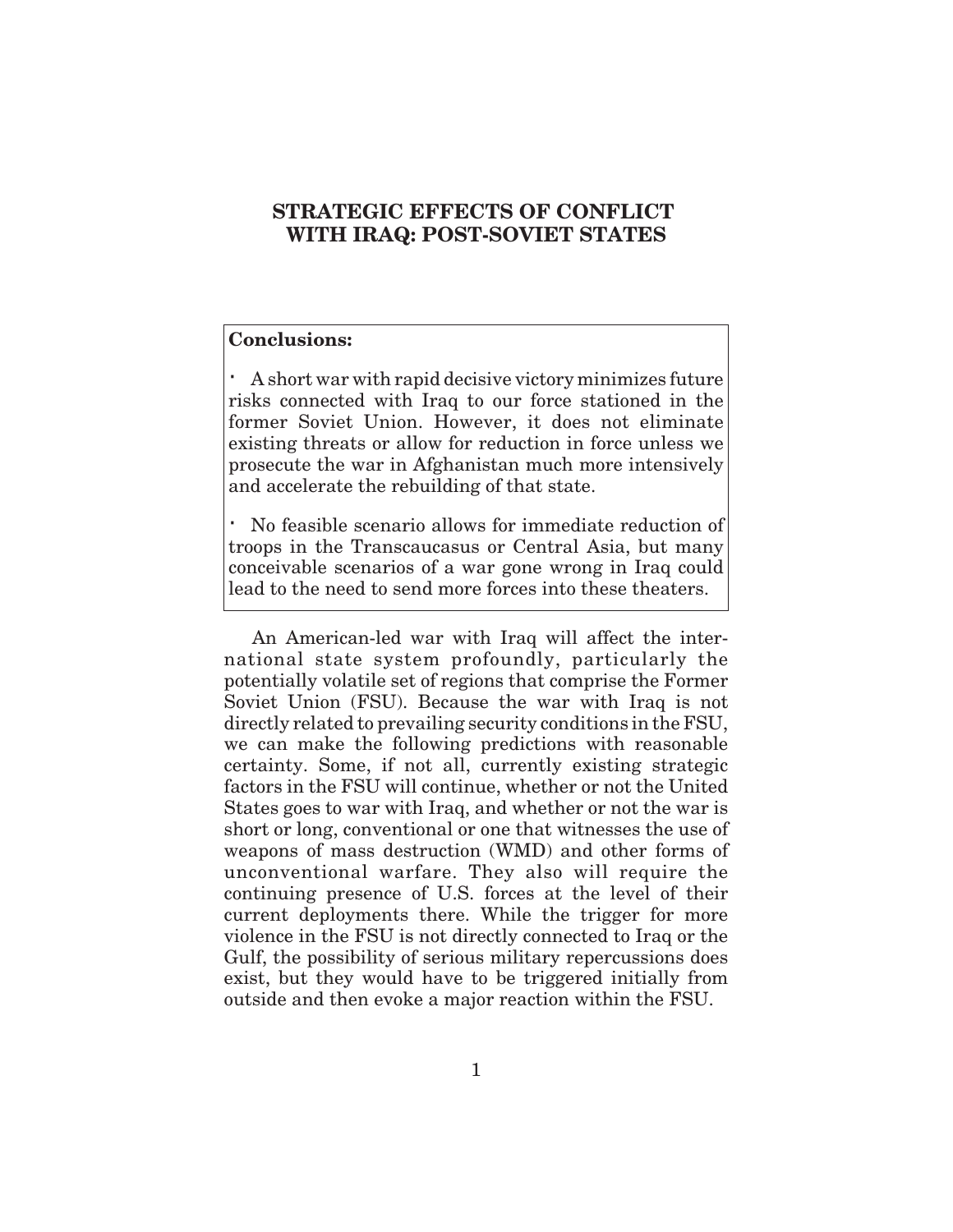The strategic trends that make for volatility within the FSU are located in Central Asia and the Transcaucasus where both the U.S. Central Command (CENTCOM) and U.S. European Command (EUCOM) already have forces deployed and important U.S. interests are at stake. The war against Iraq, no matter what its course may be, will not terminate the war against global terrorism that emanates at least in part from Central Asia and which has at least some presence in or around Georgia beyond Tbilisi's ability to face that threat. Indeed, the recent discovery of ricin in Georgia underscores the potential for very serious threats in this part of the world.<sup>1</sup>

Neither will the course and outcome of the war with Iraq immediately resolve the domestic "security deficits" in the FSU that raise the possibility for violence attendant upon a war with Iraq. Therefore the war against Iraq will not and cannot directly enhance the security of either Georgia or Azerbaijan or allow the United States to remove forces from those states. The same conclusions apply as well for U.S. Central Asian deployments. On the other hand, if things go badly for the United States in Iraq or the war significantly confounds U.S. plans, the situation could deteriorate quite visibly and rapidly in the FSU. American forces there may be called upon to play a role in the war against Iraq should unforeseen contingencies ensue. While arguably the United States cannot reduce forces in those theaters, if anything, and depending on the course and outcome of the war with Iraq, the United States may have to put in more. This assessment stems from the following facts:

The war against global terrorism is by no means over, nor is any end in sight.

Afghanistan is nowhere close to a level of stability and security from revived warlordism and terrorist penetration (perhaps abetted by rogue elements in Pakistan) that can allow the United States to withdraw forces from there. And without stability in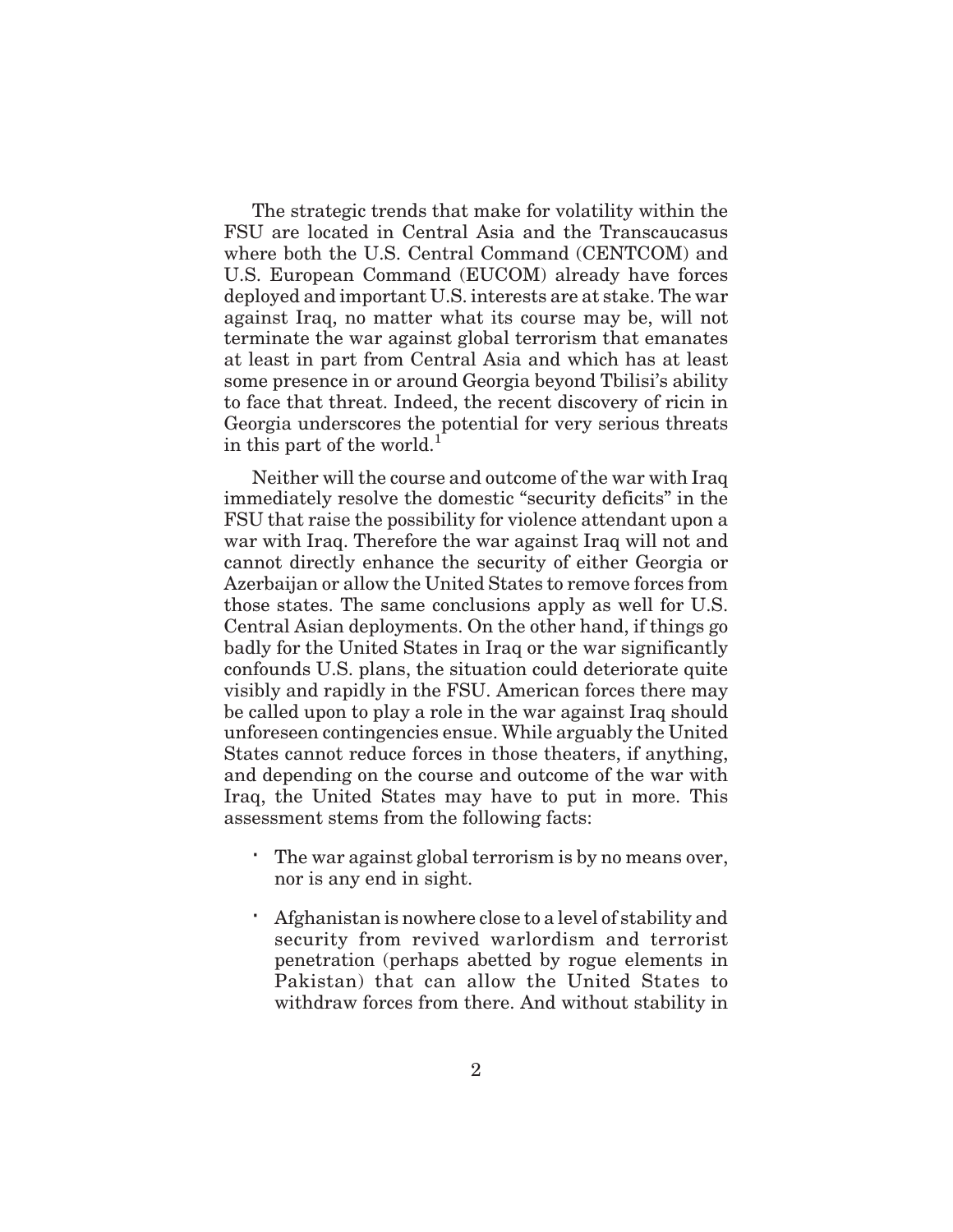Afghanistan, Central Asia comes under immediate and direct risk.

The "non-terrorist" or indigenous threats to the security of states in the former Soviet Union will not have been lessened by the course of war in Iraq. If anything, a long war or one featuring either WMD or other forms of unconventional warfare could lead to more threats against American and allied forces in those areas. The reasons behind this argument are given below.

Those regional and adjacent sources of potential violence in the FSU comprise the following phenomena whose presence has little or nothing to do with Iraq and even Al-Qa'ida, but which could be exploited by them or others to attack U.S. forces, assets, allies, and interests. Those phenomena are both structural and the result of deliberate policies by local governments that interact with those structural characteristics. They comprise:

Insecure borders and thus ethnic and territorial conflicts;

Great and grinding poverty alongside of spiraling wealth for a few, and massive official corruption;

Very high degrees of environmental degradation leading to rivalries over water and energy;

Ethnic and/or religious tensions that are manipulated easily by the local authoritarian governments;

Repressive authoritarian regimes;

Weak militaries and weak civilian democratic controls over the means of violence—a factor that entails weak states, weak governments, and can easily spawn paramilitary, insurgent, or terrorist formations;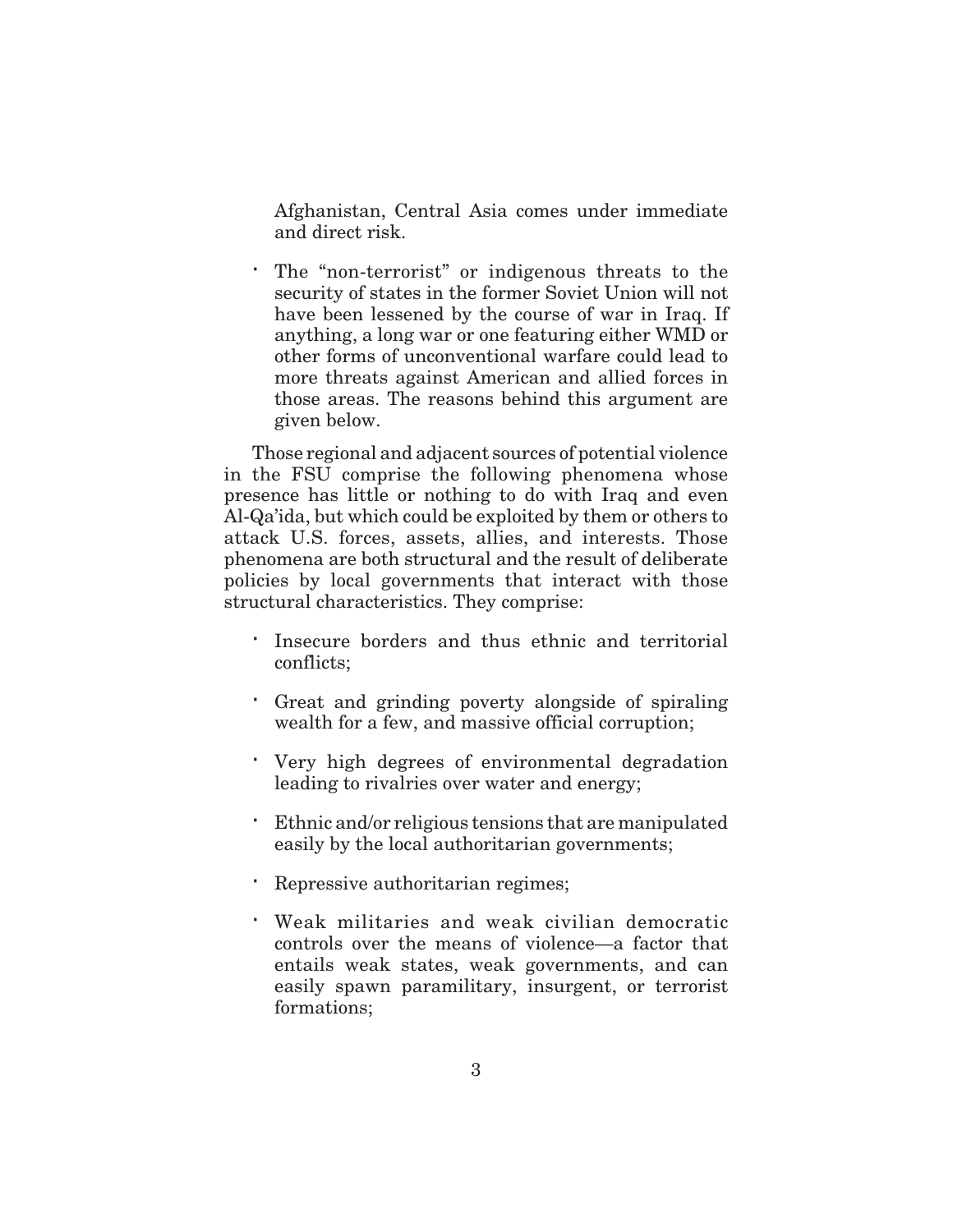Enormous state corruption and deeply-rooted transnational criminal organizations (TCOs) whose main source of profits is the drug trade, but who also are involved in WMD smuggling across borders. In addition, many signs, including recent ones, indicate that the Chechens or other terrorists linked to Al-Qa'ida are searching for  $WMD.<sup>2</sup>$ 

Some analysts and commentators believe there are links between many of these groups to states and various insurgent and terrorist formations, in particular but not only to Pakistan's ISI (Inter-Service Institution) are well-known.

The willingness of foreign regimes to subvert local governments, wage or threaten economic warfare against them, launch coups, incite terrorism, or actually threaten or use force against them, and to threaten the use of force due to rivalries for energy assets that can become pretexts for violence (e.g., Iran and Azerbaijan in 2001). Pakistan, Iran, Russia, and China have engaged in one or more of these behaviors in the past decade and could do so again.

The belief in Moscow that the United States should only stay in Central Asia for the duration of Afghanistan operation. Moreover, China and Iran have frequently publicly voiced opposition to the U.S. position in Central Asia and are clearly cooperating with each other.<sup>3</sup>

A prolonged war in Iraq plus protracted presence in Central Asia could lead to a revival of the strong ties between and/or among Russia, China, and Iran that would be based on the common aim of forcing the United States out of the area. Admittedly this is something of a worst case scenario, but Iran alone or any of the other two could, with the passive support of the others, undertake such actions.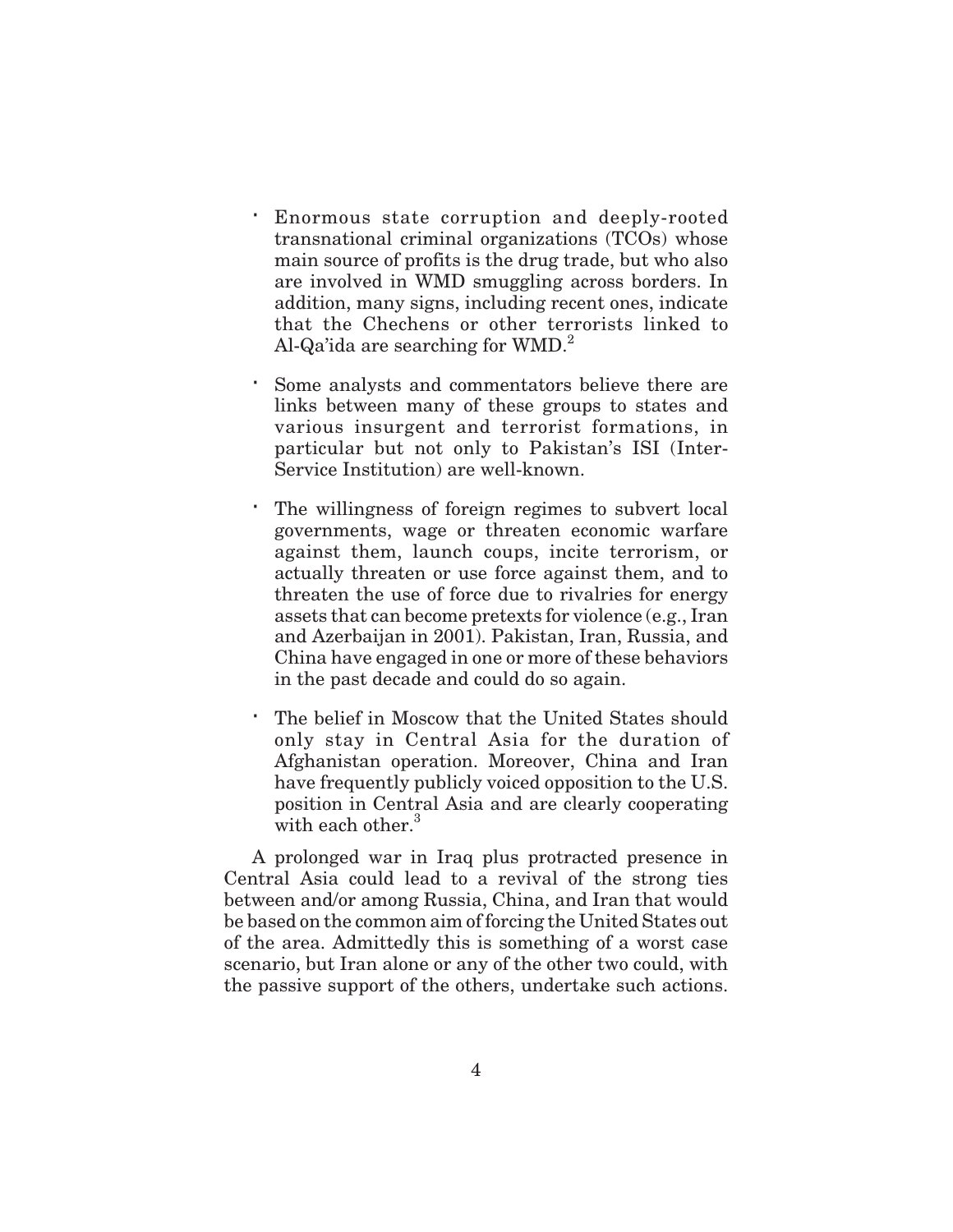One way to do so would be support, both overt and covert, for attacks upon U.S. Central Asian positions.

These external rivalries in the Commonwealth of Independent States (CIS) and around Central Asia are so intense in some cases that they have spawned classical alliances for war, e.g., the new Indo-Iranian alliance that gives India "the right to use Iranian military bases in the event of a war with neighboring Pakistan, in exchange for India providing Tehran with military hardware, training, maintenance, and modernization support."<sup>4</sup> Thus the possibility of outbreak of conflicts in and around Central Asia is real and not necessarily tied to conditions in Iraq. But a war with Iraq could be exploited by third parties to attack U.S. interests, allies, and assets in the FSU. Indeed, U.S. naval forces are in Azerbaijan and ground forces in Georgia precisely to ward off threats from Iran against Azeri oil and coastal assets, from Russia and/or Chechen terrorists against Georgia, and to help train and modernize those states' armies and navies and to guard Azerbaijan's coastal assets.

Possibilities also exist for more cooperative military relations with other actors who might be willing under certain circumstances to upgrade their contribution to a cooperative security regime in these places. NATO and the European Union have shown a rising interest in the Caucasus and to a lesser degree Central Asia, especially as expressed at the November 2002 Prague summit. Those regions are no longer "out of area," and both NATO and Central Asian states seek deeper and broader contacts among their armed forces.<sup>5</sup> Russia has already accepted the potential benefit of this presence and raised the possibility for cooperation with NATO in Central Asia.<sup>6</sup>

On the other hand, Russia's military is resisting this cooperation. Complications in Iraq would fortify this resistance and increase the voice of the obstructionists within Russian policymaking. Similarly China, alarmed at NATO's rising profile in Central Asia, has initiated regular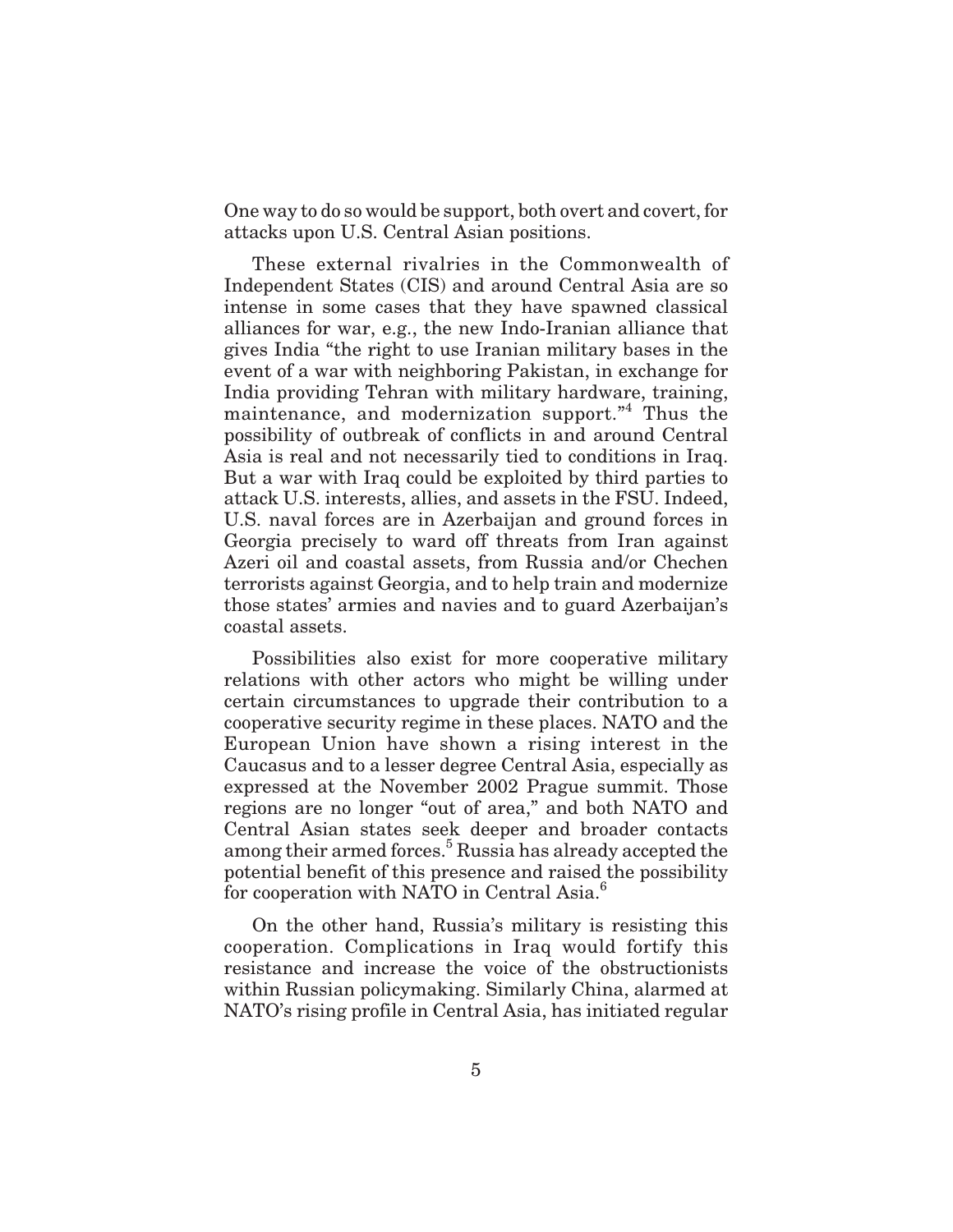consultations with the Alliance.<sup>7</sup> While the possibility for future conflicts in Central Asia and the Transcaucasus remains reasonably high, there also are real grounds for working towards a more cooperative multilateral security regime in these areas.

Nonetheless, the positive trends are embryonic. If subjected to strain, they may fall apart. Putin and the Russian military are striving to create a CIS military modeled after the Warsaw Pact.<sup>8</sup> Such an organization might liaise with NATO but would preclude effective bilateral cooperation with the armed forces of member states. Meanwhile existing rivalries continue and, as in the Indo-Iranian deal, may be growing. So the United States cannot assume either a conflict-free environment there or that the great powers will happily cooperate with each other in these zones.

Exchanges and exercises involving U.S. troops to help train local forces to defend against invasion from outside or from domestic insurgencies are two of the most effective ways of cementing partnerships.<sup>9</sup> It is vital to continue this. U.S. forces involved in this effort must include a significant Army presence to train and advise, as well as to help secure American installations. But a vital issue is the extent to which U.S. forces will directly or indirectly help protect friendly regimes. The new Russian deployment at the air base in Kant, Kyrgyzstan, is widely suspected of having a mission of defense of the government against domestic unrest, i.e., counterinsurgency or something close to it.<sup>10</sup> U.S. allies in Central Asia undoubtedly expect a similar or analogous response or at least training of their own forces whose first mission is defense of the regime.

If the war with Iraq drags on or WMD are used, Saddam Hussein or those sympathetic to him may attempt to open a second and even third front, much as the terrorists did by striking at Kashmir in late 2001 to relieve the pressure on Al-Qa'ida. Except for Chechnya, the regions of the former Soviet Union have not evinced the rabid anti-Americanism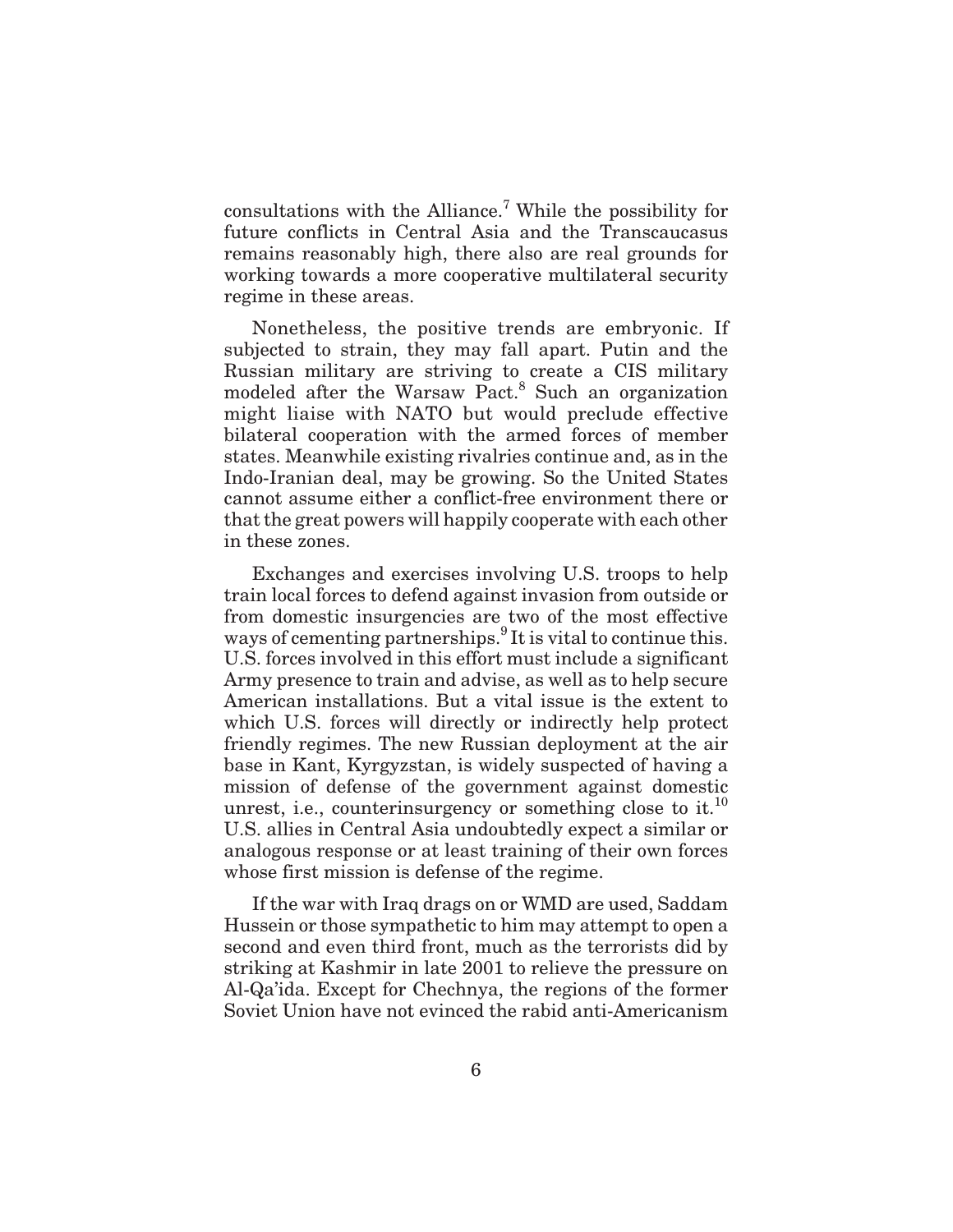seen elsewhere, but groups inclined this way do exist and are connected either to Al-Qa'ida or state sponsors— Chechens to Saudi Arabia, and Hizbollah and other groups to Iran. Rogue elements within Pakistan probably can provide significant assistance to them as well. Under such circumstances, American forces stationed in the FSU could become targets. Attacks could include terrorism and guerrilla operations that might threaten the logistical bases and communications of U.S. and allied forces. Terrorists and other enemies will believe that an America embroiled in protracted war in Iraq is weak elsewhere and vulnerable to attack. This would be true particularly if the conflict with Iraq leaves the United States diplomatically isolated. Escalating terrorism against the United States could deter the FSU states from preserving their partnerships with Washington. Even in lieu of this, the United States might have to inject more troops into the theater to counter the terrorist challenge.

### **Economic Considerations.**

However the war goes, it will have a significant and discernible impact on the global economy. First, the advent of war, whether prolonged or rapid, means rising U.S. Government deficits. Those will force an increase in both the interest rate here and abroad as well as in domestic taxes. It will further slow worldwide growth while forcing global interest rates up and crowding other governments out of the capital market. Those former Soviet states without energy resources will be affected adversely by those trends in the short and middle term. But a prolonged war means even more distress for them since it will bring about international energy shortages, heightened fears of even more shortages, greatly increased prices for energy, possible boycotts of the United States by the Organization of Petroleum Exporting Countries (OPEC) or some of its members, and thus a chain of events that will worsen domestic conditions and possibly provoke instability in their countries.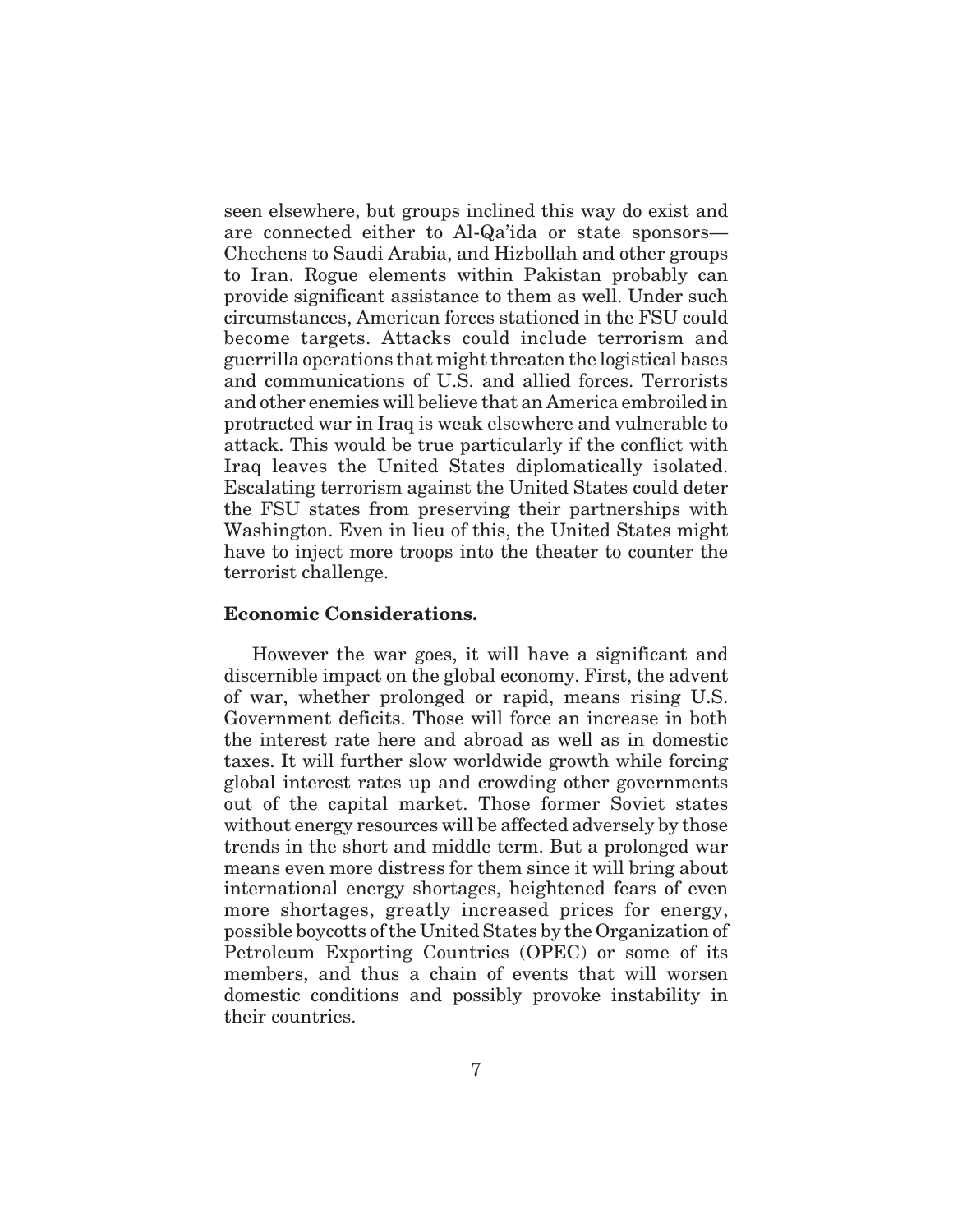Oil producers may, on the other hand, enjoy a windfall from a long war. Nevertheless, it should be remembered that, despite being major producers of oil and gas, many of these states can neither produce nor distribute enough to meet their own needs and are thus importers who must compete in the world markets. Kazakstan may be an exception but not by much. Since they must buy oil and gas on the markets, their foreign revenues and economies will not escape the expected impact of this war. Further economic distress, especially if it is protracted and severe and part of a larger progression of political and socioeconomic breakdown or anomie, often generates a causal chain with discernible political outcomes that point toward enhanced instability or at least the potential for it.

Therefore, a very short or short war followed by rapid reconstruction of Iraqi energy infrastructures is the only or most beneficial outcome for these countries from the standpoint of global economics. Otherwise the economic, strategic, and political outcomes of the war could easily interact with their domestic conditions to generate a spiral of political unrest and possibly violence against the United States or friendly regimes. Any scenario other than this also means much greater middle and long-term chances for unrest and even violence. That violence could threaten U.S. forces abroad and force the United States to defend what have become important, and possibly in some places vital, interests by finding reinforcements who can perform stabilization and/or counterinsurgency, and counterterrorist missions in the FSU.

Even if the war with Iraq leads to a rapid, decisive victory, many officials and insiders hold that the United States will still need to maintain at least the present number of forces in the former Soviet Union. However, should events deviate significantly from that scenario, the United States may have to add to the existing troop levels in the FSU.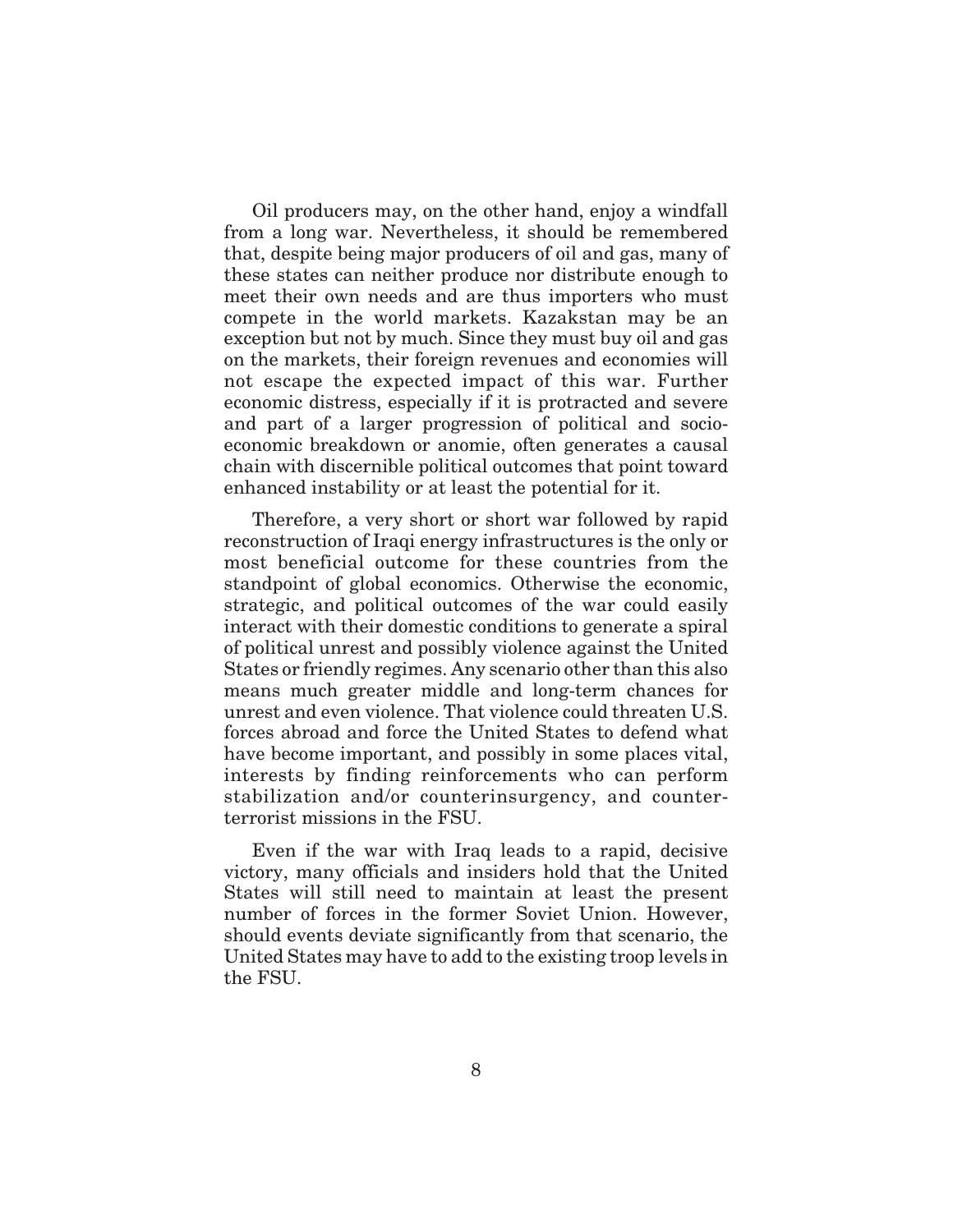### **Russia.**

The United States has no troops inside Russia or the western former Soviet republics like Belarus, Ukraine, and Moldova, and no plans exist for deploying forces to those states. Still, different courses and outcomes of a war against Iraq could substantially affect Russia's calculus to support or withhold support from other FSU nations and thus oblige the United States to redeploy forces.

Specifically, if the war appears to threaten important or vital Russian interests, Moscow might consider providing intelligence support or other forms of assistance to America's enemies. The United States would then encounter even more adamant political and diplomatic resistance to any unilateral action it might take. Moscow's continuing (and, in its own mind, principled) support for the United Nations (U.N.), which is designed to restrict American use of force, would increase. Moscow would then use its membership in the Security Council to support hostile forces and obstruct the unhampered use of American power. If that worked, Moscow might modulate its opposition and refrain from supporting enemies of the United States.

Assessing Moscow's likely response to a U.S. war with Iraq requires an understanding of Russian national interests. These include:

Accessing the Iraqi energy market, and recovering debts.

Developing and sustaining a balanced partnership with the United States. For Russia, this partnership entails regular joint consultation, compromises that meet both sides' interests, and a balanced relationship, not a surrender of Moscow's standpoint to Washing- $\overline{\text{ton's}}$ .<sup>11</sup>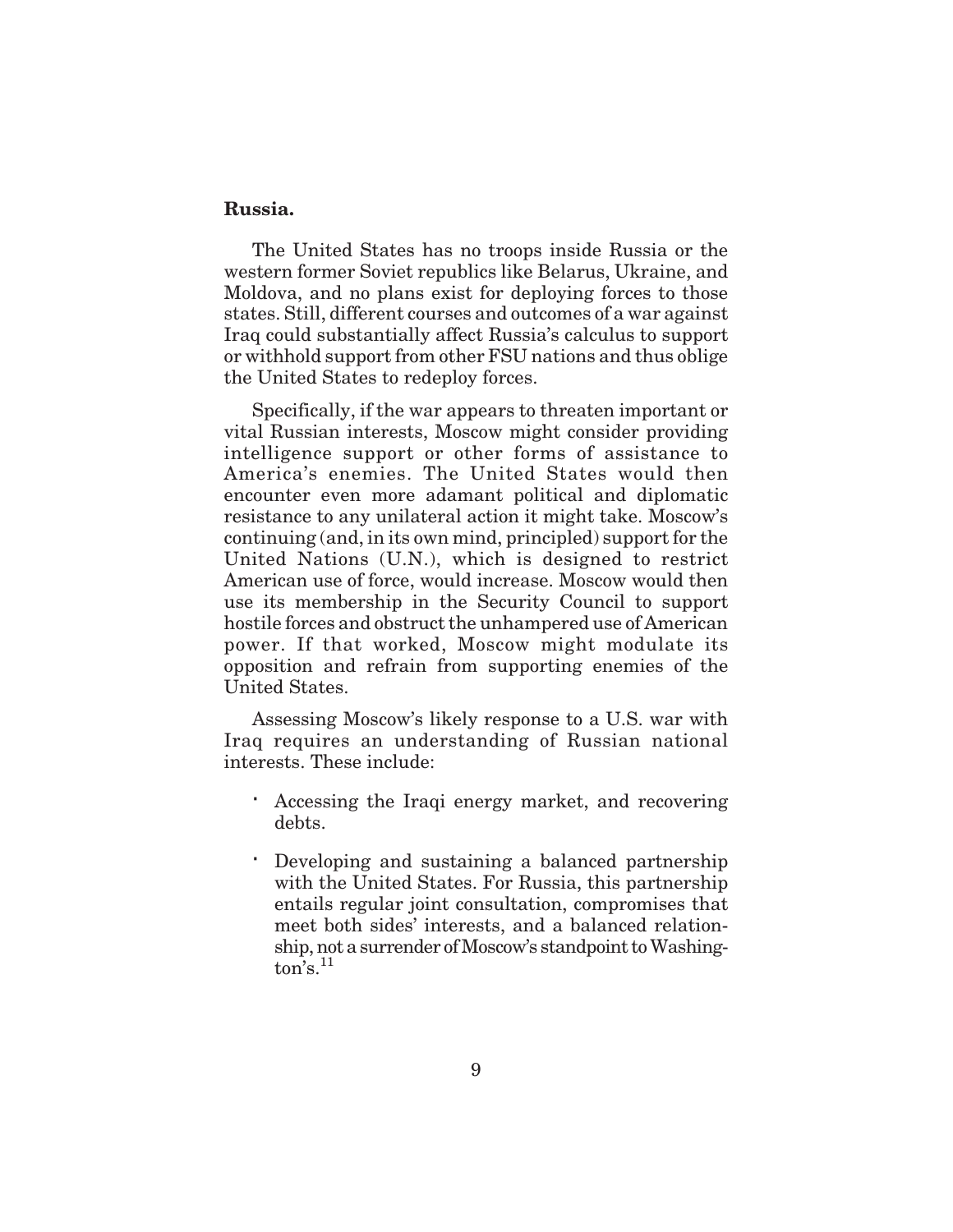Constraining the use of force by the United States and NATO, preferably via the U.N.<sup>12</sup>

Restoring influence in the Middle East. As the enjoyment of such a role in the Soviet era also entailed a large volume of arms sales, and proliferation to Iran is continuing and may be resumed with Syria, this possibility should not be overlooked in U.S. calculations.

Protecting the partnership with Iran. Moscow and surely some in Tehran might fear that a successful and especially a fast campaign against Iraq could embolden Washington to start putting political pressure on Iran. The United States also could apply much more pressure on Russia to abandon Iran, which it considers, not without reservations (mainly about Tehran's ambitions in the Caspian Sea), an ally.

Russia's economic interests point in many directions at the same time. First, as virtually all official pronouncements state, the purpose of foreign policy is to create conditions that are auspicious for the reconstruction of Russia's economy.<sup>13</sup> Moreover, the oil and gas sector is crucial, providing almost 40 percent of Russia's hardcurrency earnings and most of the foreign trade surplus. This makes members of the energy lobby, who do not have uniform interests all the time, the most powerful and important lobby in Russian politics, domestic or foreign. Regarding Iraq, Moscow certainly wants to recover the \$7 billion owed to it by Baghdad and claims to have lost \$30 billion there since 1990. But equally importantly, its oil firms see the potential to earn billions more in revenues if they can work in unhampered fashion in Iraq.<sup>14</sup>

Russian observers fully understand that, despite the lucrative profits Russian firms have made by circumventing the U.N. embargos, if Iraq remains under Saddam Hussein's control, this debt is probably unrecoverable. Moreover, a Russia that is too close to him will not enjoy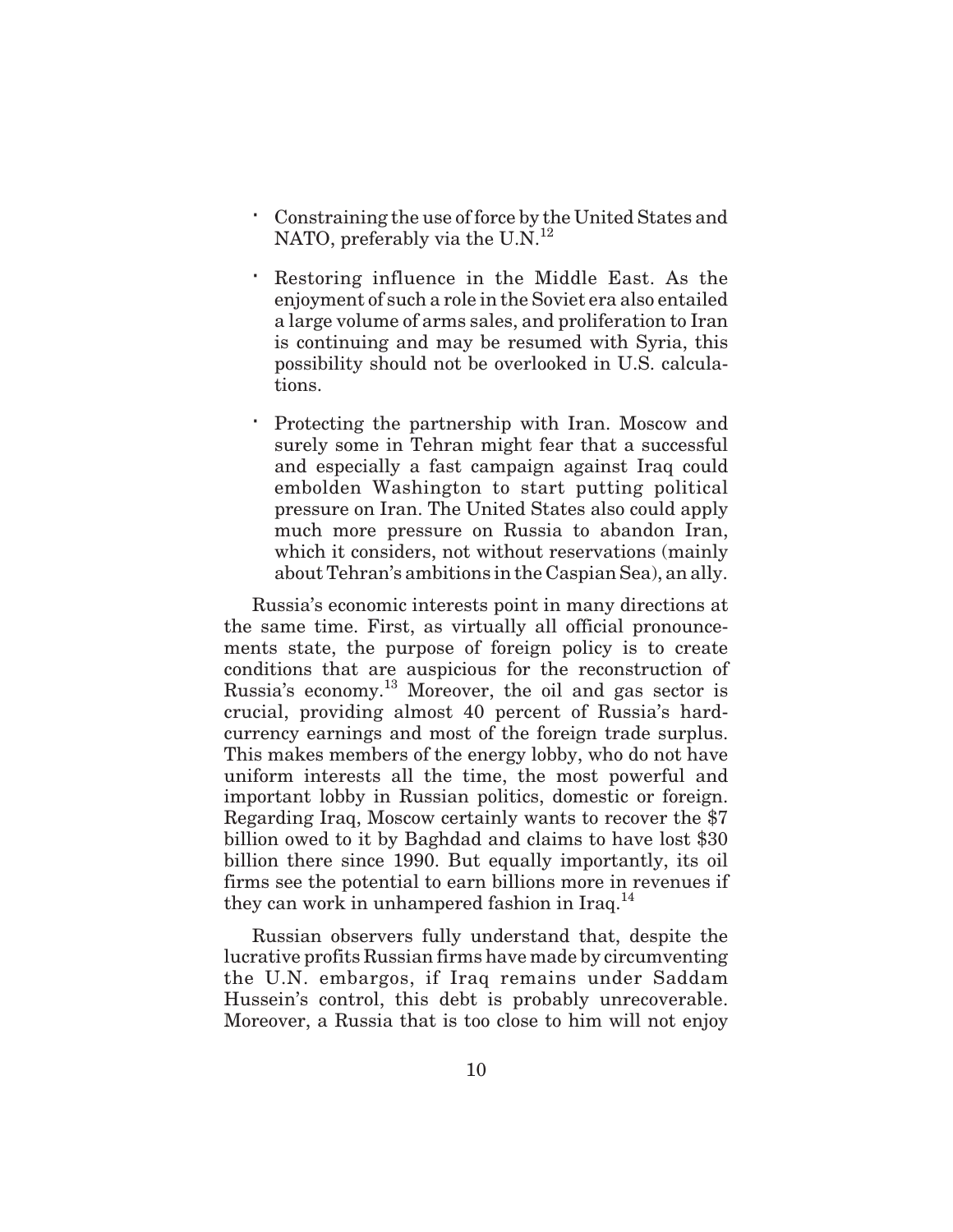much popularity with a successor regime preoccupied with rebuilding Iraq and beholden to the United States. So unless Moscow can dance at two weddings at the same time and convince Iraq and Saddam's rivals that it is defending their interests, recovery of this debt (much of it owed to energy companies) is a hopeless quest. At the same time, Moscow and its oilmen are exquisitely sensitive to the possibilities offered them by the American market.

In the event of a short, victorious war, the United States will have leverage over reconstruction of the Iraqi energy industry and thus hold a major card in determining global output and price levels. Moreover, reconstruction of the Iraqi system would then be a less costly and more rapid affair. The United States and the new Iraqi regime could then bring more oil online quickly, pushing down global petroleum prices. This would increase U.S. leverage over Russia which could, in turn, be used to prevent Moscow from balancing or constraining American actions. The United States also could use market access and investment so that Russian energy receipts are not affected adversely (and along with them the entire economy of Russia). The United States would also then be able to encourage and regulate the degree to which Russian oil firms participate in Iraq's reconstruction and perhaps devise creative ways for Moscow to recover the Iraqi debts.

As it is, the United States has encouraged Russian firms to support the Iraqi dissidents, painting this as a way to recover debts and enjoy good relations with America.<sup>15</sup> This temporarily cost them access in Saddam's Iraq.<sup>16</sup> In a short, victorious, and purely conventional war where the political heat upon America is minimal, those industries would lobby for support for America in order to get in on postwar reconstruction contracts, recovery of debts, new markets to the West (including the United States), and investment in their infrastructure.

However, a long war, especially one that generates intense hostility in Europe, Russia, and in Islamic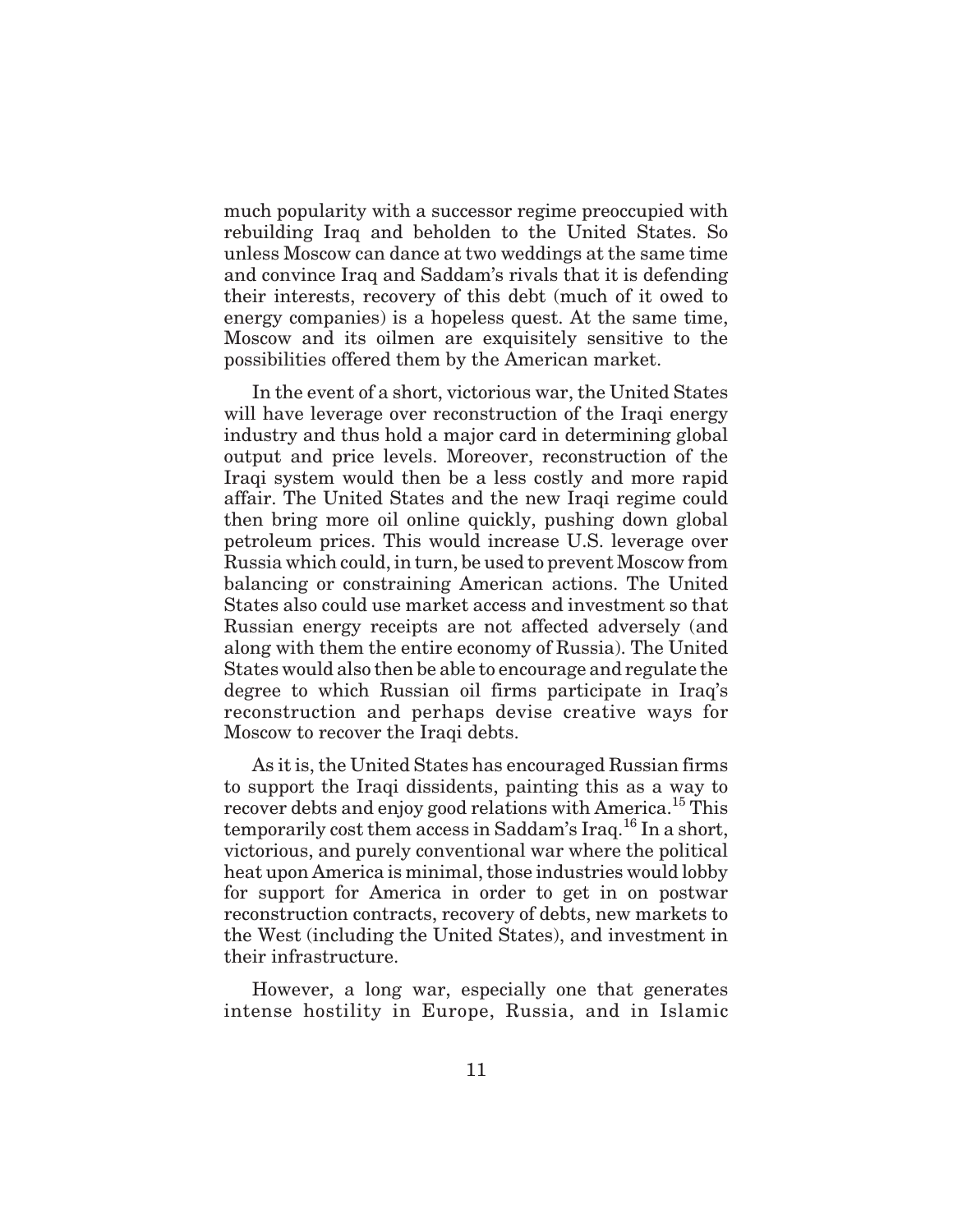communities, will affect the economics of the situation. It will raise the costs of reconstructing Iraq afterwards, thereby delaying its return to the market, create probable shortages or sharp price rises, and create immense domestic pressures upon the government in Moscow to oppose Washington regardless of the energy lobby's interests. The anti-American elites would be strengthened.

Although it does not always acquiesce to American policy and Washington's demands, Russia has served as America's strategic partner since September 11. This has led to expanded American military access to the FSU and Afghanistan, with Moscow's support, intelligence sharing, and a diminution of opposition to NATO's expansion and to withdrawal from the anti-ballistic missile (ABM) treaty. This policy is known to be highly unpopular among military and foreign policy elites. They have constantly sought to erode, undermine, limit, and obstruct it. The worse the war with Iraq goes, in other words, the greater the pressure on the Russian government to support America's enemies, whether covertly or overtly.

Russia itself might become a second front for the terrorists using assets in Chechnya or elsewhere. The recent discovery of ricin in Georgia underscores the possibility for chemical or biological attacks either in the former Soviet republics or in Russia itself. It is all too possible that Al-Qa'ida, the Chechens, or other associated parties might attack Russia to force it to abandon Washington. As the United States cannot predict the nature and scope of such attacks, it cannot predict their effects. But this possibility must not be neglected in any assessment of wartime or postwar contingencies.

A cardinal point of this partnership and of Russian foreign policy in general is opposition to any use of American forces (other than self-defense) outside of the U.N. Russia will not accord the U.N. a role in Chechnya, but it has steadfastly maintained that the United States cannot use force in Iraq or elsewhere under any auspices other than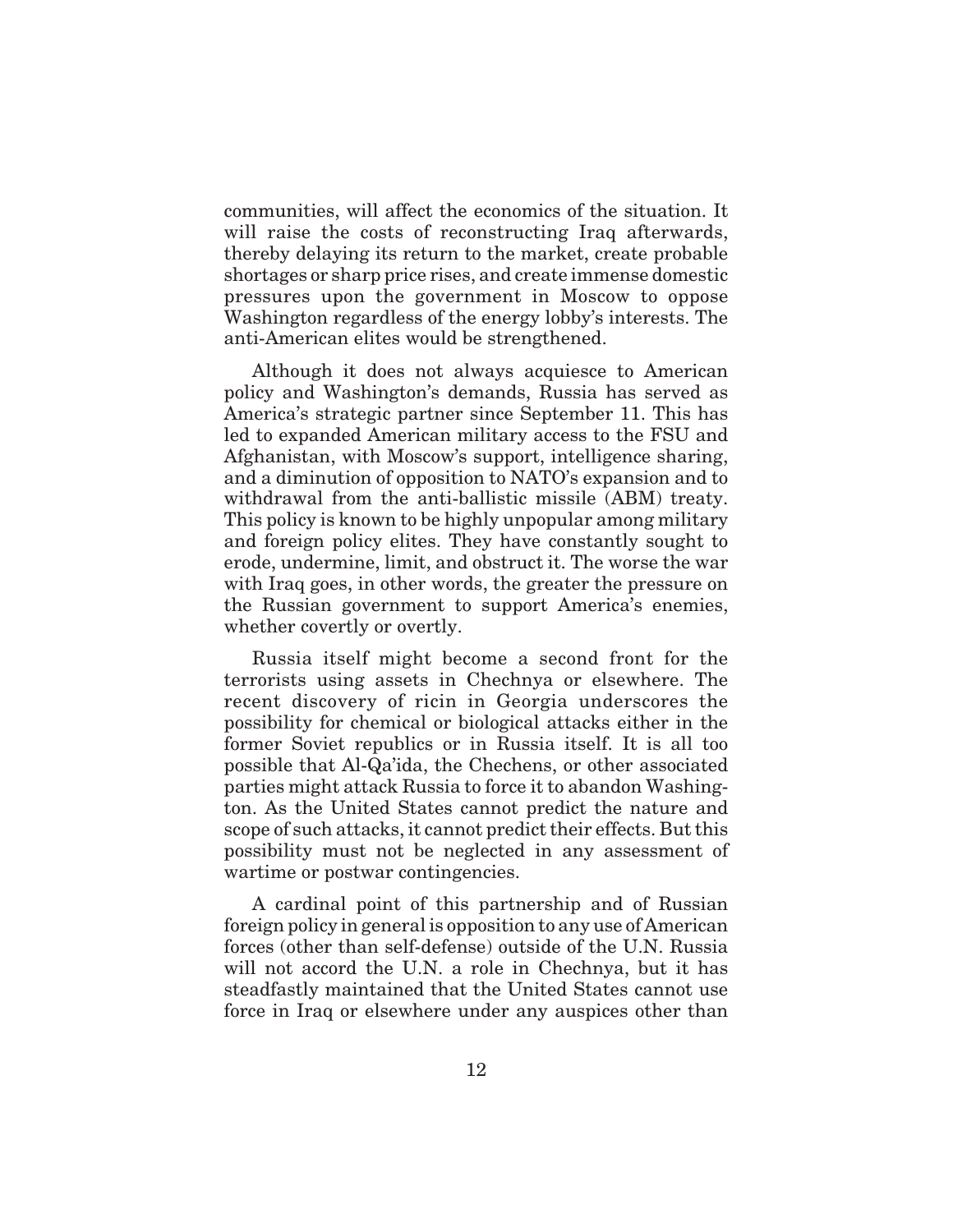that of the U.N. Security Council (UNSC). Its intention is to obtain, thereby, a veto over U.S. defense policy. Accordingly, any military action against Iraq that is not sanctioned by the UNSC will cause an enormous spike in Russian political opposition. Elements within the Russian elite could solicit and perhaps even obtain support for actions explicitly intended to prevent the United States from attaining its objectives in Iraq and in the war on terrorism. Again a short, conventional war will curtail that explosion although the resentment will last. But if a long war or the use of WMD takes place, and even more if the ensuing likely "second front" is one where Moscow perceives its vital interests to be engaged, the United States then runs the risk of rupturing the coalition with Russia. Russian spokesmen have repeatedly warned that this would happen if we went to war unless the UNSC sanctioned it.<sup>17</sup> Indeed, according to their General Staff, they were trying to organize a military coup against Saddam to avert a war and thus exclude the United States from Iraq.<sup>18</sup>

If the war with Iraq goes badly, especially if Russia's vital interests are threatened, one result would be opposition to U.S. presence in Central Asia and the Transcaucasus along with an upsurge of gun running and intelligence cooperation with various anti-American forces in the area, including even some of the anti-regime elements in Central Asia or Afghanistan. Certainly, in the past, Russian intelligence agencies have had some rather interesting relationships with many of these groups and the use of such groups has been a centuries old tactic of Russian policy.<sup>19</sup> The war with Iraq may not lead to direct Russian military threats against U.S. forces in neighboring states, but may spark indirect opposition, particularly support for anti-American movements in Central Asia and the Transcaucasus.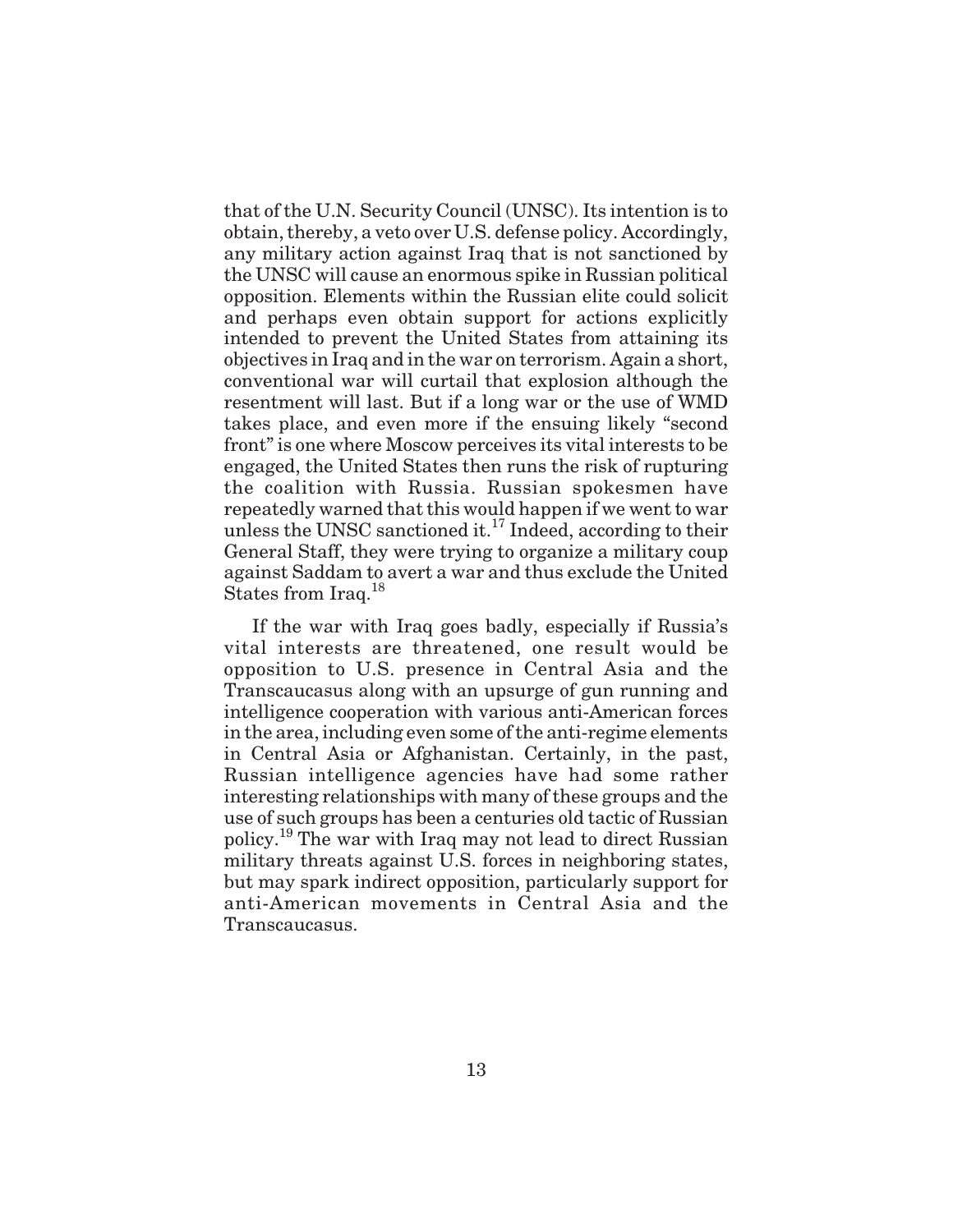#### **Concluding Remarks.**

The upshot of the previous analysis is that a fast, decisive, exclusively conventional war followed by a successful and rapid reconstruction of Iraq's overall economy and polity will allow the United States to minimize the risks and costs associated with the possible rise of a "second front," presumably terrorist attacks on American and/or allied assets, forces, or interests. The United States probably cannot escape some of these attacks, but victory of this kind can reduce the cost and allow the United States to maintain other troop deployments in the FSU and elsewhere at current levels. Conversely a long, unconventional, and/or highly destructive war magnifies the costs and risks the United States runs not only in Iraq but in other "theaters," including the FSU, and could easily oblige the United States to send more troops. The United States need not undergo the full range of those contingencies for this conclusion to hold. Any one of the three conditions of prolonged or highly destructive war could require greater force deployments. Many of those forces, given the nature of U.S. vulnerabilities, assets, and threats to them in those theaters, would necessarily be ground forces.

Regardless of how the United States wages war with Iraq, the war on terrorism is not and will not end soon. Hence opportunities and incentives for striking at U.S. interests will not immediately decline subsequent to victory over Iraq. But they may well increase if the war does not follow the "rosy scenario" offered by many. War with Iraq will almost certainly intensify the terrorists' desire to strike at American interests and targets. A short, decisive war, followed by Iraqi public rejoicing at liberation, will give some people second thoughts about doing so. But a long, unconventional, and highly destructive war will only confirm existing predispositions and encourage others who might have been dissuaded by the more optimistic scenario to join in that cause.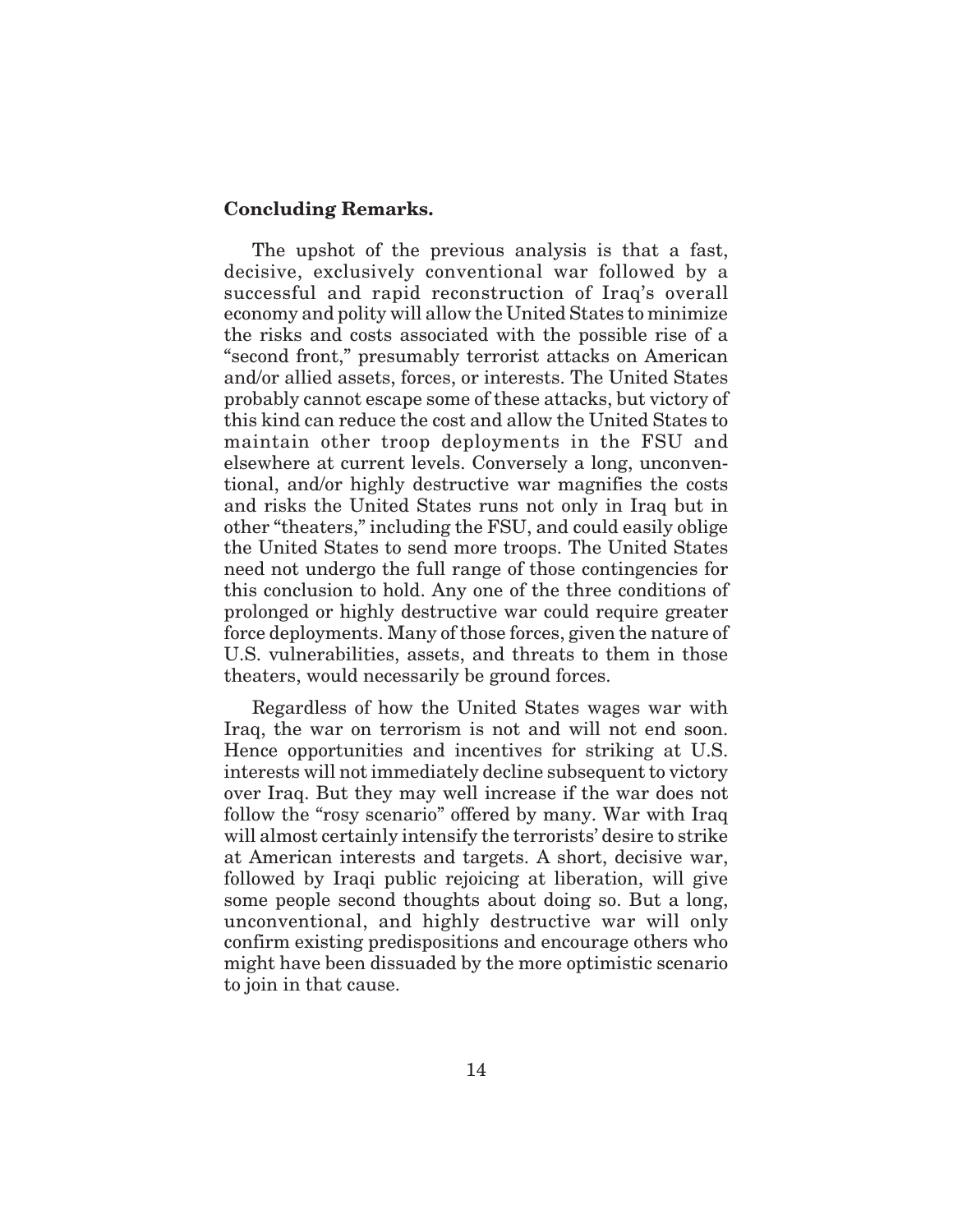#### **Recommendations.**

Saturate Iraq with forces to achieve rapid, decisive, overwhelming victory and then rapidly scale back to involve allies in subsequent peace operations.

Intensify and accelerate peacebuilding operations and the war in Afghanistan.

Intensify and deepen bilateral and multilateral forms of military cooperation with former Soviet states.

### **ENDNOTES**

1. Mikhail Vigansky, "Pankisi File for the United States," *Vremya Novostei*, January 22, 2003, p. 3, retrieved from Lexis-Nexis; Sergei Dyupin, "Plot of Chechen Chemists Exposed," *Kommersant*, January 14, 2003, p. 6, retrieved from Lexis-Nexis.

2. David Filipov, "New Fears Chechens May Seek Nukes, Suspicious Events Concern Russians," *Boston Globe*, December 1, 2002, p. A1, retrieved from Lexis-Nexis; "Terrorism Fears Grow for Central Asia's Nuclear Waste Dumping Ground," *Insurance Day*, January 10, 2003, retrieved from Lexis-Nexis.

3. Bob Woodward, *Bush At War*, New York: Simon & Schuster, 2002, pp. 118-120; Alec Rasizade, "Entering the Old 'Great Game' in Central Asia," *Orbis*, Vol. XLVII, No. 1, Winter, 2003, pp. 55-57.

4. Vivek Raghuvanshi, "India, Iran Sign Strategic Accord," *Defense News*, January 23, 2003, pp. 1, 4.

5. For example, Tashkent, *Uzbek Television First Channel*, in Russian, January 13, 2003, *Foreign Broadcast Information Service Central Eurasia* (henceforth *FBIS-SOV)*, January 14, 2003.

6. Moscow, *NTV Mir*, in Russian, May 14, 2002, *FBIS-SOV*, May 14, 2002.

7. Jonathan Eyal, "Why China is Making Overtures to NATO," *The Straits Times*, November 25, 2002, retrieved from Lexis-Nexis; Jonathan Marcus, "China Seeks Dialogue With NATO," *BBC News*, November 18, 2002.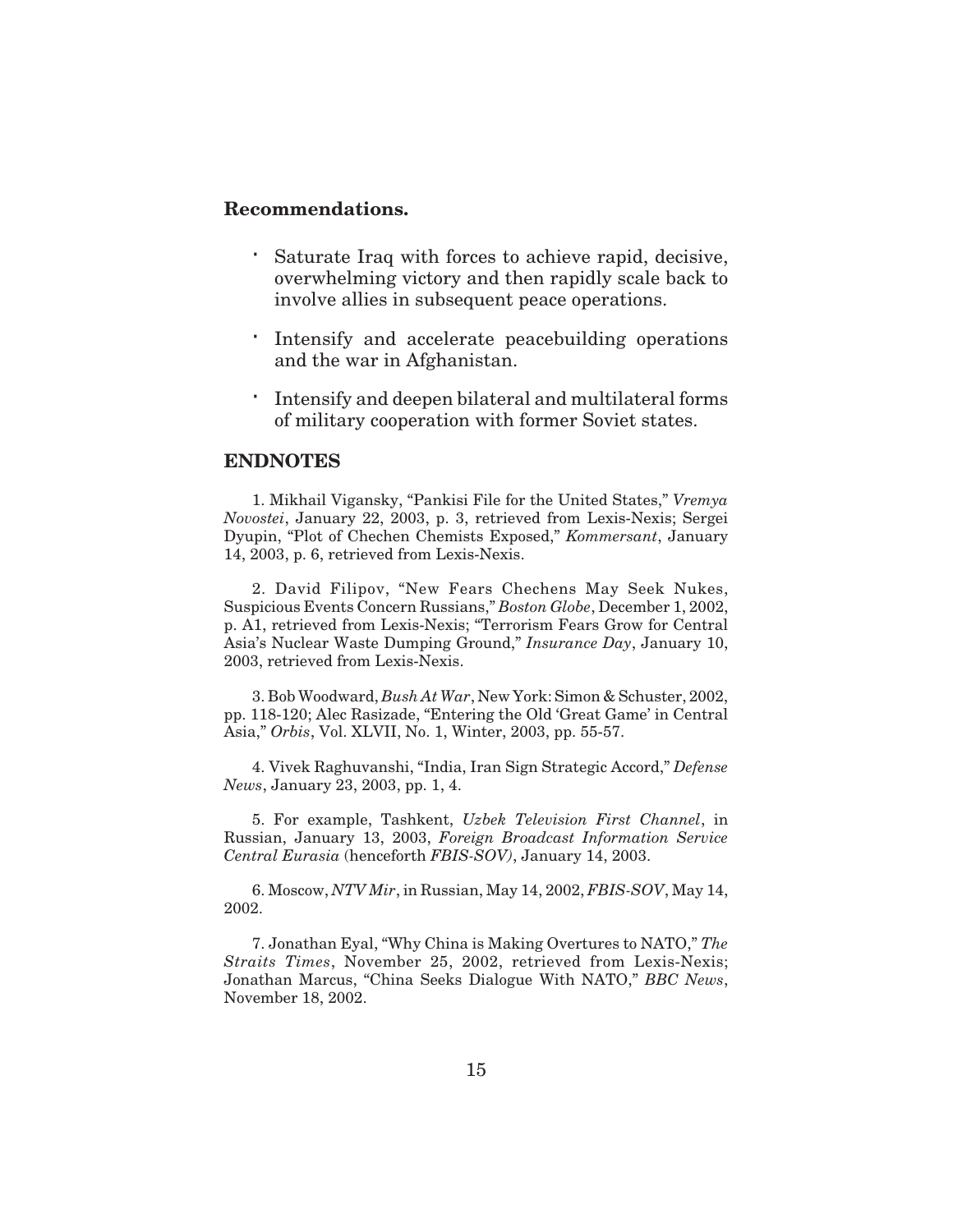8. Simon Petermann and Stanislav Tkachenko, *The Military Cooperation of the CIS Countries and NATO*, Final Report, June 2001 NATO Institutional Research Fellowship, pp. 72-87; Stephen Blank and Theodore Karasik, "Reforms That Hark Back to Stalinist Times," *Los Angeles Times*, July 20, 2000; Moscow, *Nezavisimaya Gazeta*, in Russian, August 1, 2001, *FBIS-SOV*, August 1, 2001; "Putin Plans CIS Military Bloc," *Jane's Intelligence Digest*, November 13, 2002; "Russia, the CIS, and Terrorism," *Jane's Intelligence Digest,* January 10 and 17, 2003.

9. Sami G. Hajjar, *U.S. Military Presence in the Gulf: Challenges and Prospects,* Carlisle Barracks, PA: Strategic Studies Institute, U.S. Army War College, 2002, pp. 19-29; Thomas E. Ricks, "An Unprecedented Coalition," *Washington* Post Weekly, October 1-7, 2001, p. 19; Thomas E. Ricks and Susan B. Glasser, "U.S. Operated Covert Alliance With Uzbekistan," *Washington Post*, October 24, 2001, pp. A1, 24.

10. Igor Torbakov, "Moscow Aims to Restore Its Influence on Central Asia," *www.eurasianet.org*, December 5, 2002; Justin Burke, "Russian Deployment in Kyrgyzstan Could Prompt Growing Domestic Turmoil," *www.eurasianet.org*, December 11, 2002.

11. Kiev, *Interfax-Ukraine*, in Russian, January 28, 2003, *FBIS-SOV*, January 28, 2003.

12. Moscow, *Izvestiya*, in Russian, September 8, 2001, *FBIS-SOV*, September 10, 2001; Moscow, *Channel One TV*, in Russian, January 21, 2003, *FBIS-SOV,* January 21, 2003.

13. Igor S. Ivanov, *The New Russian Diplomacy,* Foreword, Henry Kissinger, Washington, DC: Nixon Center and Brookings Institution, 2002.

14. Michael Wines, "Tempted by Oil, Russia Draws Ever Closer to Iraq," *New York Times*, February 3, 2002, *www.nytimes.clm/2002/02/ 03/international/middleeast/03/RUSS*.

15. Jacques Sapir, "Oil, Foreign Policy, and Handguns," *Worldoil.com*, Vol. CCXXIV, No. 1, January, 2003.

16. *Ibid.*

17. *FBIS-SOV*, January 21, 2003, for example.

18. "Coup Postponed To Serve U.S. Interests," *www*.*Stratfor.com*, January 9, 2003.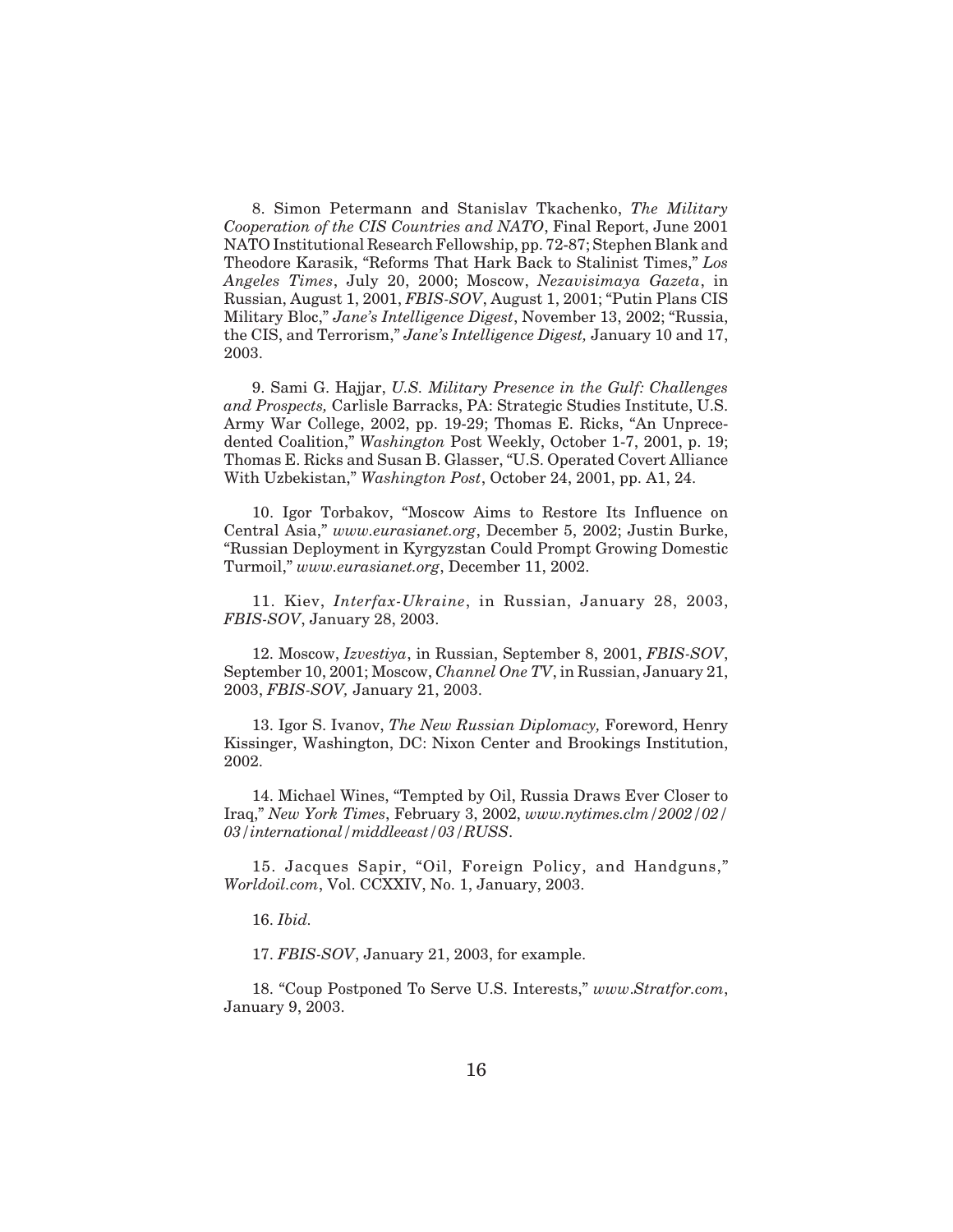19. Ahmed Rashid, *Jihad: The Rise of Militant Islam in Central Asia*, New Haven CT: Yale University Press, 2002, pp. 178, 196-199; Ahmed Rashid, "Central Asia Crisis Talks over Islamic 'Invasion'" *Daily Telegraph, Internet Version*, January 11, 2001.